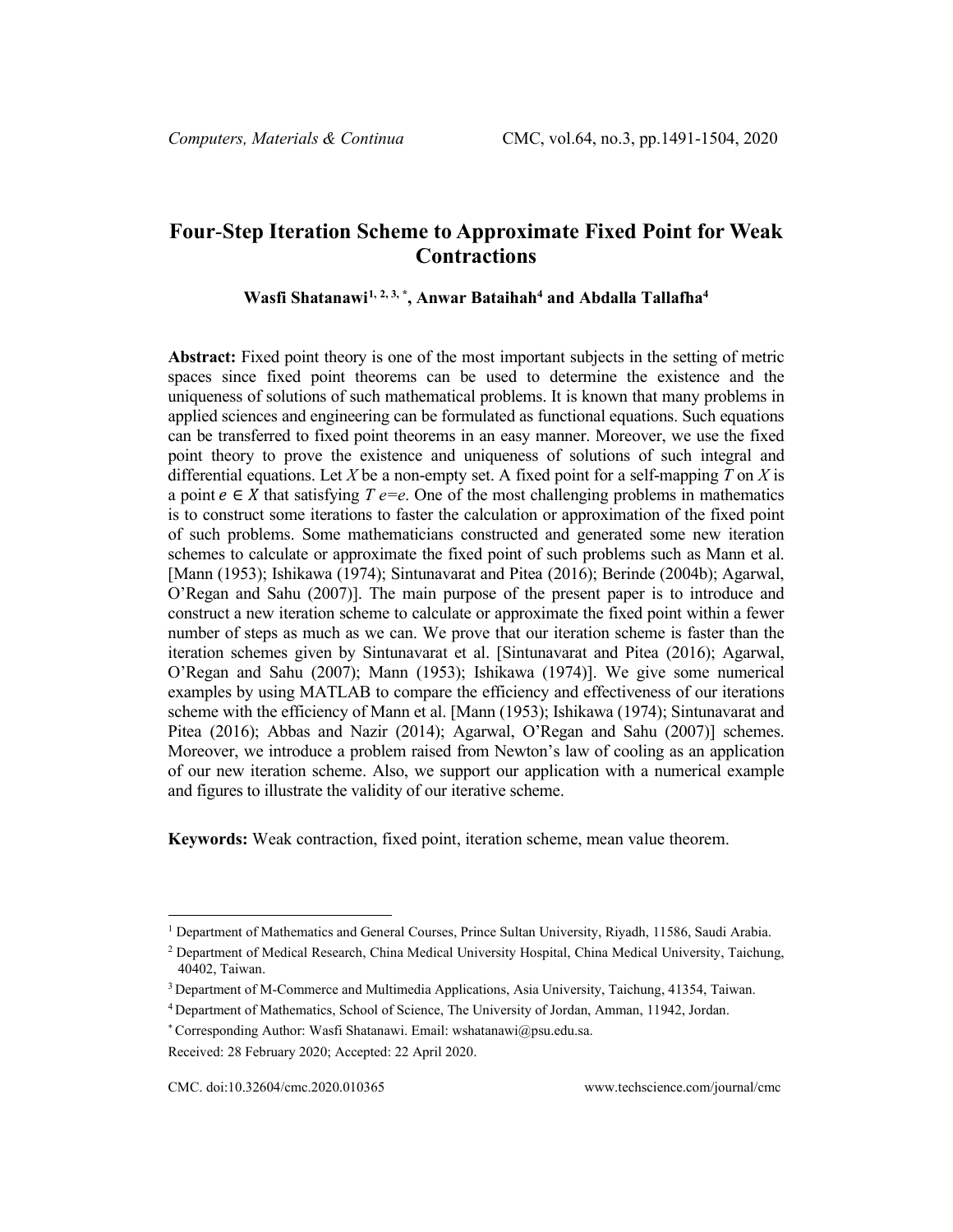# **1 Introduction**

Numerical analysis is one of the most important subjects in science because scientists used numerical analysis to approximate solutions of such important problems in our life. Somayeh et al. [Somayeh and Tofigh (2018)] obtained numerical solution of linear regression based on Z-numbers by improved neural network. Liu et al. [Liu, Liu, Luo et al. (2019)] proposed a new algorithm with good optimization performance to enhance exploitation of artificial bee colony algorithm and can improve both the accuracy and the convergence speed. Very recently, Arif et al. [Arif, Raza, Shatanawi et al. (2019)] employed numerical analysis to present numerical analysis for stochastic SLBR model of computer virus over the internet.

Numerical analysis played a major role in constructing some iterations to approximate the existence of fixed points of such functions in fewer number of iterations as much as we can. The fixed point theory, which is basically used to study the existence and uniqueness of fixed point for functions under some conditions, has many applications in various scientific science fields such as physics, economics, some engineering topics, and many mathematical branches. In the rest of this paper, ℛ denotes to the set of real numbers, *I* denotes to an interval in  $\mathcal{R}$ , and  $\mathcal{C}(I)$  denotes to the set of all continuous real-valued functions on *I*.

In mathematics, some problems can be formulated to fixed point problems, for example the solution of the integral equation

$$
w(t) = w_0 + \int_{t_0}^t H(r, w(r)) dr,
$$
\n(1)

where  $H: I \times \mathcal{R} \to \mathcal{R}$  is a continuous mapping and  $w \in C(I)$  is equivalent to the fixed point of the mapping  $J: C(I) \to C(I)$  which defined by

$$
Jw(t) = w_0 + \int_{t_0}^t H(r, w(r)) dr.
$$
 (2)

So, the attraction of a high number of researchers to study fixed point theory is understandable.

It is worth mentioning that the Banach contraction theorem [Banach (1922)] is the first result in the subject of the fixed point theory. The Banach contraction theorem has been extended in many directions by modifying contractive conditions or extending the usual metric space to new forms such as G-metric spaces, partial metric spaces, cone metric spaces,  $Ω$ -distance mappings etc.

Kannan [Kannan (1968)] extended the Banach contraction to a new type of contraction, called Kannan contraction. Moreover, Kannan utilized his contraction to generate and prove many existing results in the frame of the concept of metric spaces.

In 1974, Ciric [Ciric (1974)] presented a generalization of the Banach contraction theorem by presenting a new type of contractive conditions.

Kikkawa et al. [Kikkawa and Suzuki (2008)] studied three fixed point theorems for generalized contractions with constants in complete metric spaces as a generalization of Banach contraction theorem. While, Suzuki [Suzuki (2008)] studied a generalization of the Banach contraction principle that characterizes metric completeness.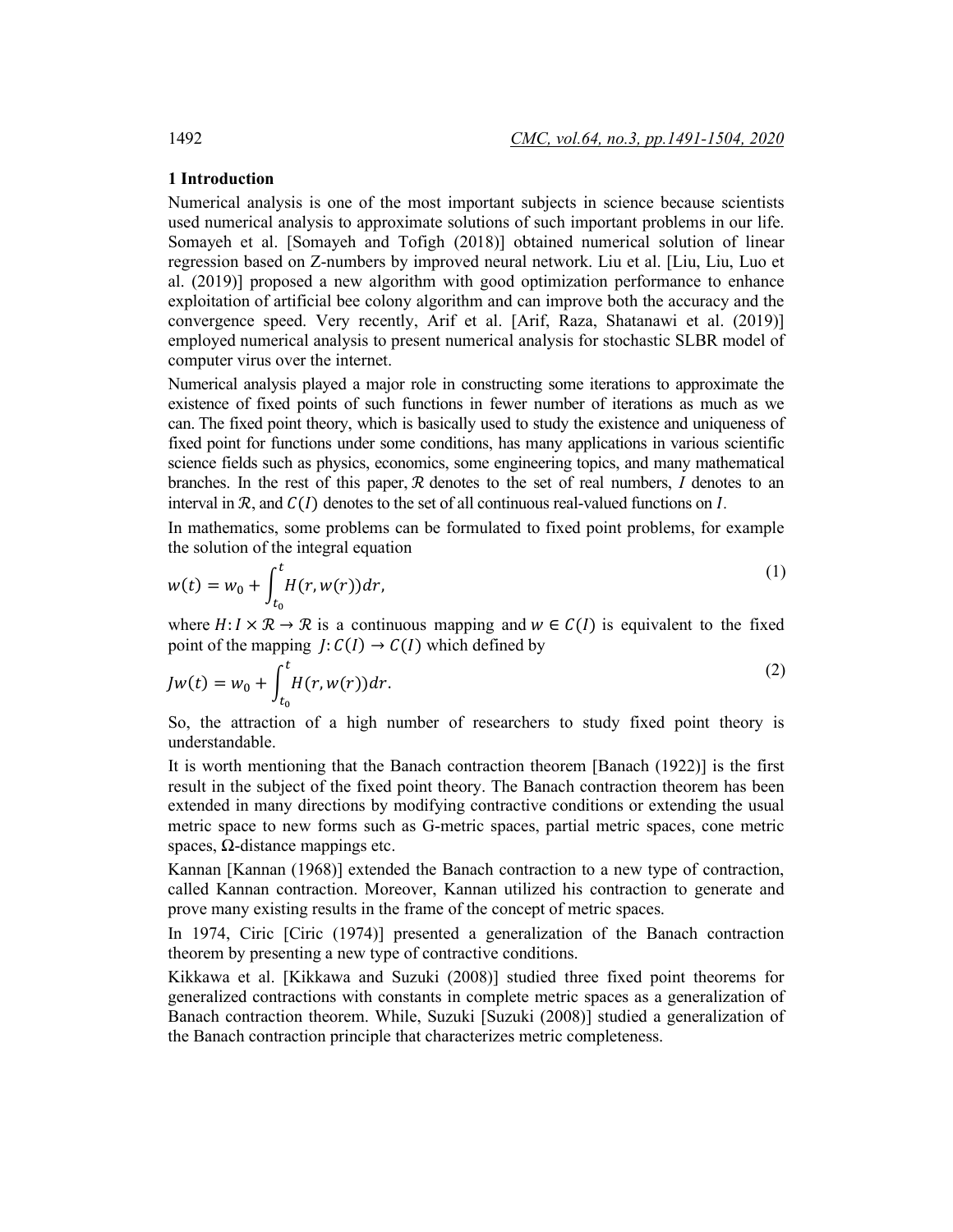Aydi et al. [Aydi, Shatanawi and Vetro (2011)] generalized the Banach contraction theorem by generating a weak contraction in G-metric spaces.

Very recently, Mukheimer et al. [Mukheimer, Mlaiki, Abodayeh et al. (2019)] introduced new contractions and presented some theorems as a generalization of Banach fixed point theorem.

Some authors generalized the Banach contraction theorem by generating a new contractions on Ω-distance mappings, for example see Abu-Irwaq et al. [Abu-Irwaq, Shatanawi, Bataihah et al. (2019); Nuseir, Shatanawi, Abu-Irwaq et al. (2017); Shatanawi, Maniu, Bataihah et al. (2017)].

Aydi et al. [Aydi, Postolache and Shatanawi (2012)] introduced a new contractive condition based on a pair of functions  $(\psi, \Phi)$ , and studied some new fixed point theorems. Also, Aydi et al. [Aydi, Shatanawi, Postolache et al. (2012)] utilized Boyd-Wong-type contractions to introduce some results in ordered metric spaces as a generalization of Banach contraction theorem.

For more modifications of Banach contraction theorem, see Aydi et al. [Aydi, Karapinar and Shatanawi (2012); Bataihah, Shatanawi and Tallafha (2020); Choudhury and Kundu (2010); Shatanawi (2018); Shatanawi and Abodayeh (2019); Shatanawi and Postolache (2013)]. Berinde [Berinde (2004a)] generalized the Banach contraction theorem by introducing a weak contraction on the concept of metric spaces. The weak contraction in sense of Berinde is given as follows:

*Definition 1*

Let  $(X, p)$  be a metric space and  $T: X \to X$  be a self-mapping. Then *T* is called a weak contraction if there exist  $a \in [0,1)$  and  $b \ge 0$  such that

$$
p(Ts, Te) \le a p(s, e) + b p(s, Te), for all s, e \in X.
$$
\n<sup>(3)</sup>

Moreover, Berinde showed that every weak contraction *T* on a complete metric space has a fixed point.

One of the most attractive subjects in mathematics is to approximate the fixed point by using iterations and construct new schemes to faster the approximation of the fixed point of such problems in fewer number of steps. Recently, many authors introduced some iterations to speed the rate of convergence of the fixed point.

In this subject, Berinde [Berinde (2004b)] introduced the following important definitions regarding the rate of convergence.

*Definition 2*

Let  $(\alpha_n)$  and  $(\beta_n)$  be two sequences of real numbers. Also, let  $\alpha, \beta, l \in \mathcal{R}$  be such that lim  $\alpha_n = \alpha$  and  $\lim_{n \to \infty} \beta_n = \beta$ . Suppose that  $\lim_{n \to \infty}$  $\frac{|\alpha_n-\alpha|}{|\beta_n-\beta|}=l.$ 

1. If *l*=0, then it can be said that  $(\alpha_n)$  converges to  $\alpha$  faster than  $(\beta_n)$  to  $\beta$ .

2. If  $0 < l < \infty$ , then it can be said that  $(\alpha_n)$  and  $(\beta_n)$  have the same rate of convergence. *Definition 3* 

Let  $(X, \|\cdot\|)$  be a normed linear space and let  $(p_n)$  and  $(q_n)$  be two sequences in *X*. Suppose that  $(p_n)$  and  $(q_n)$  converge to a point  $z \in X$  and the error estimates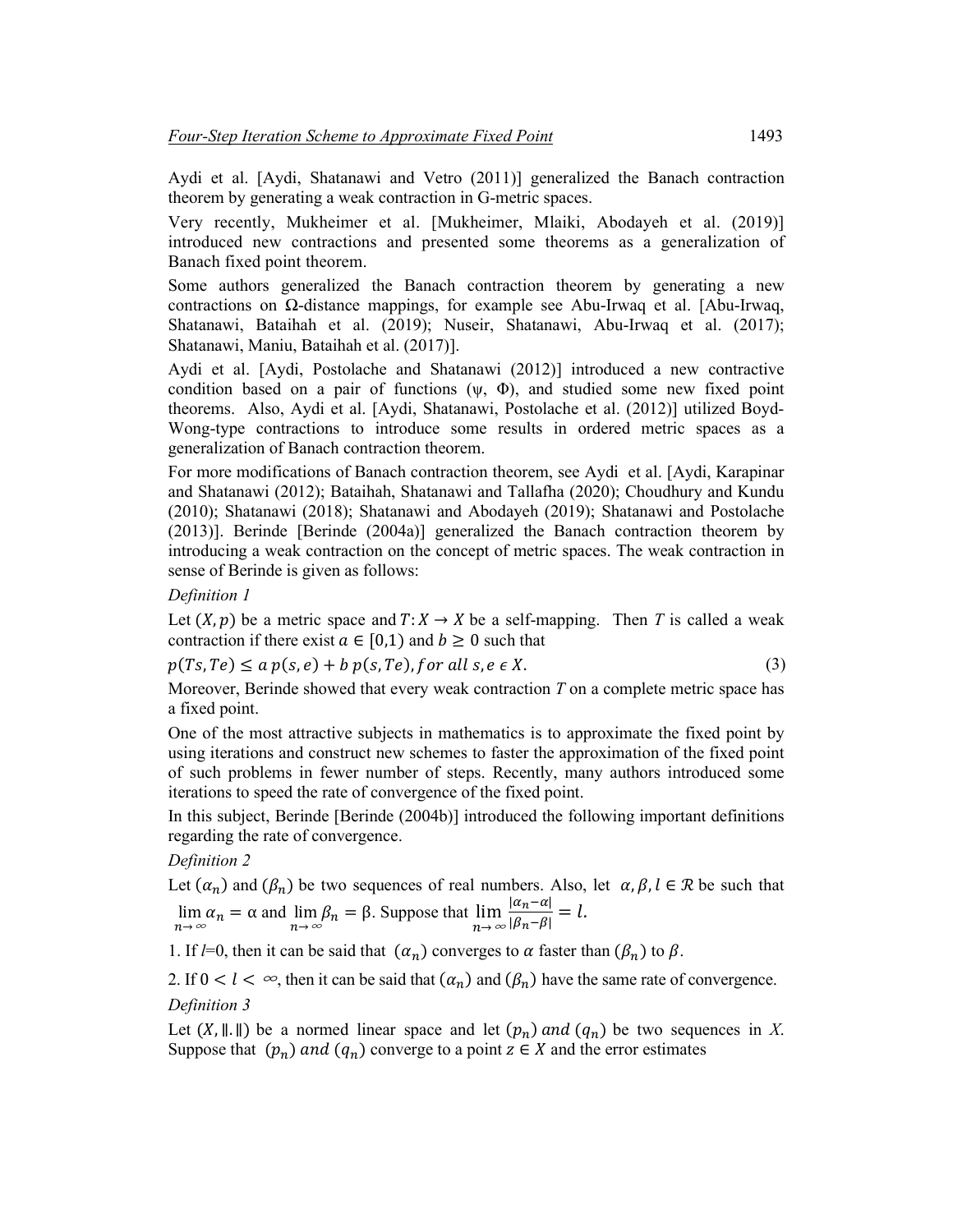$∥ p_n - z \parallel \leq \alpha_n$  and  $∥ q_n - z \parallel \leq \beta_n$  are available, where  $(\alpha_n)$  and  $(\beta_n)$  are nonnegative real sequences that converging to zero. If  $(\alpha_n)$  converges to zero faster than  $(\beta_n)$ , then it can be said that  $(p_n)$  converges to *z* faster than  $(q_n)$ .

From now on, *Y* represents to a normed linear space, *C* represents to a convex subset of *Y* and  $(a_n)$ ,  $(b_n)$  and  $(c_n)$  represent real sequences in the interval [0, 1].

In 1953, Mann [Mann (1953)] presented an iteration process  $(M_n)$  by the sequence  $(x_n)$ to approximate a fixed point, which is defined as follows:

$$
\begin{cases} x_0 \in Y \\ x_{n+1} = (1 - a_n)x_n + a_n T x_n. \end{cases} \tag{4}
$$

While, Ishikawa [Ishikawa (1974)] presented an iteration process  $(I_n)$  by the sequence  $(x_n)$  which is defined as follows:

$$
\begin{cases}\n x_0 \in Y \\
 y_n = (1 - b_n)x_n + b_n T x_n \\
 x_{n+1} = (1 - a_n)x_n + a_n T y_n.\n\end{cases}
$$
\n(5)

It is worth mentioning that the iteration process of Ishikawa is faster than the iteration process of Mann.

In the last decade, Agarwal et al. [Agarwal, O'Regan and Sahu (2007)] presented an iteration process  $(ARS_n)$  by the sequence  $(s_n)$  which is defined as follows:

$$
\begin{cases}\n s_0 \in Y \\
 y_n = (1 - b_n)s_n + b_n Ts_n \\
 s_{n+1} = (1 - a_n)Ts_n + a_n Ty_n.\n\end{cases}
$$
\n(6)

It is worth noting that the iteration scheme of Agarwal et al. is faster than Mann [Mann (1953)] and Ishikawa [Ishikawa (1974)] iteration schemes.

Recently, Abbas et al. [Abbas and Nazir (2014)] introduced the following iteration scheme to speed the rate of convergence as much as they can. Also, they proved that their iteration scheme is faster than the iteration scheme given by Agarwal et al. [Agarwal, O'Regan and Sahu (2007)]:

$$
\begin{cases}\ns_0 = s \in Y \\
s_{n+1} = (1 - b_n)Ty_n + b_n T z_n \\
y_n = (1 - a_n)Ts_n + a_n T z_n \\
z_n = (1 - c_n)s_n + a_n Ts_n.\n\end{cases} (7)
$$

In 2016, Sintunavarat et al. [Sintunavarat and Pitea (2016)] presented an iteration scheme  $(S_n)$  by the sequence  $(t_n)$  as follows:

$$
\begin{cases}\n t_0 \in C \\
 y_n = (1 - b_n)t_n + b_n T t_n \\
 z_n = (1 - c_n)t_n + c_n y_n \\
 t_{n+1} = (1 - a_n)T z_n + a_n T y_n.\n\end{cases}
$$
\n(8)

The aim of the present paper is to introduce a new scheme to speed the approximation of a fixed point of such problems as much as we can. Also, we present some numerical examples to show the efficiency and effectiveness of our new scheme.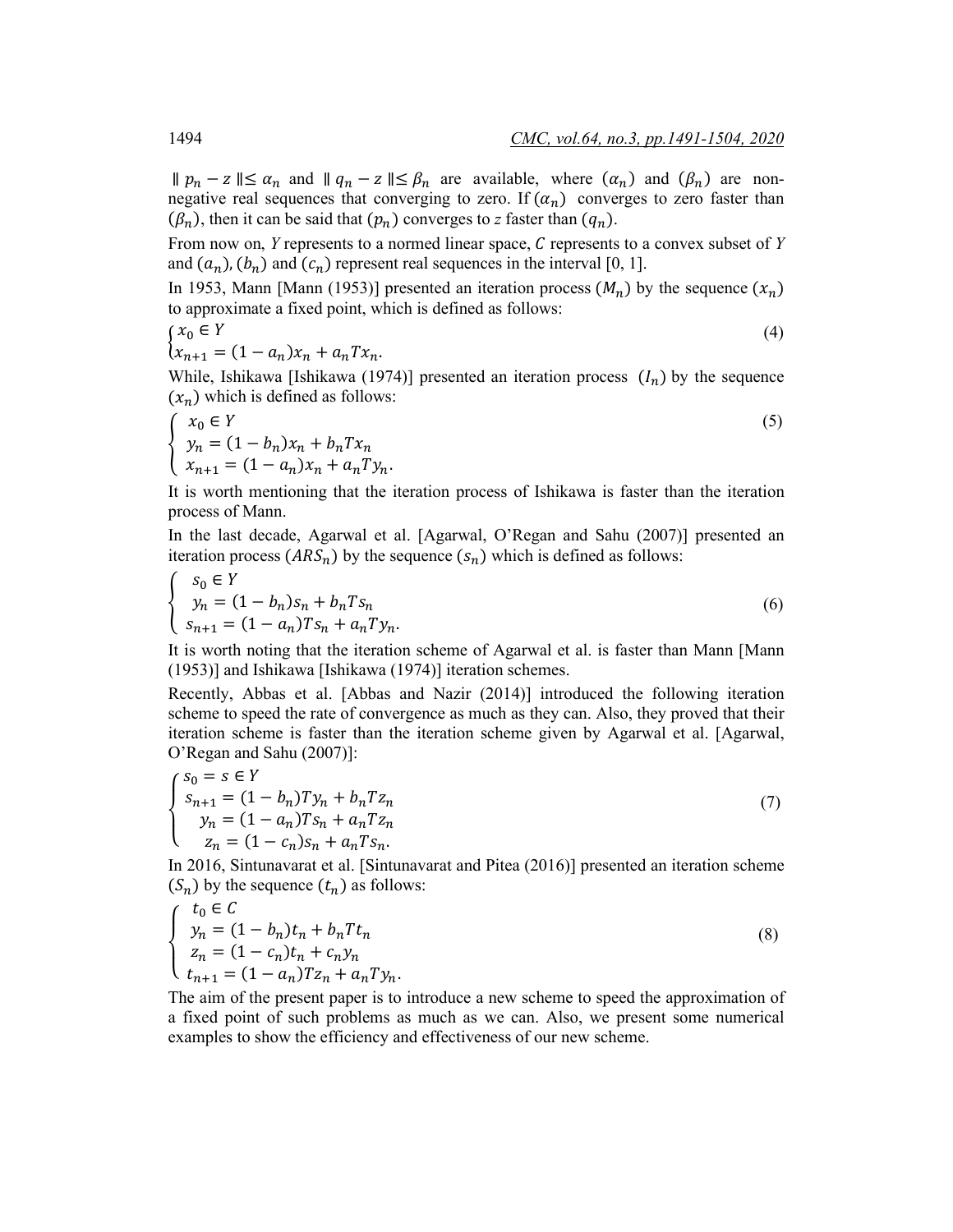#### **2 New iterative scheme with analytic proof**

In this section, we introduce a four-step iterative scheme to approximate a fixed point for contraction mappings of weak type. Let  $C$  be a nonempty closed convex subset of a Banach space *Y* and *T* be a self-mapping on *C*. We define the iteration scheme ( $SBT_n$ ) by the sequence  $(x_n)$  as follows:

$$
\begin{cases}\n x_0 \in C \\
 y_n = (1 - b_n)x_n + b_n T x_n \\
 z_n = (1 - c_n)x_n + c_n y_n \\
 w_n = (1 - a_n)T z_n + a_n T y_n \\
 x_{n+1} = (1 - d_n)T z_n + d_n T w_n\n\end{cases}
$$
\n(9)

Let  $(Y, ||.||)$  be a Banach space. Suppose that C is a closed convex subset of Y and  $T: C \to C$  be a self-mapping. Assume that *T* satisfies condition (3) and *u* is a fixed point of *T*. Suppose that  $(x_n)$  is the sequence in *Y*, defined by the iteration process( $SBT_n$ ). Also, assume that  $(a_n)$ ,  $(b_n)$ ,  $(c_n)$  and  $(d_n)$  are sequences in [a, 1 – a], [b, 1 – b], [c, 1 – c] and  $[d, 1-d]$  respectively, where  $a, b, c, d \in \left(0, \frac{1}{2}\right)$ . If  $a < \frac{c}{1-c}$ , then the iteration process  $(SBT_n)$  converges to u faster than  $(S_n)$ .

Proof: For each natural number *n*,  $(SBT_n)$  implies that

$$
\|x_{n+1} - u\| = \|(1 - d_n)Tz_n + d_nTw_n - u\|
$$
  
\n
$$
\leq (1 - d_n) \|Tz_n - u\| + d_n \|Tw_n - u\|
$$
  
\n
$$
\leq k(1 - d_n) \|z_n - u\| + kd_n \|w_n - u\|.
$$

So,

 $|| x_{n+1} - u || \le k(1 - d_n) || z_n - u || + k d_n || w_n - u ||.$  (10) Now, a  $|| z_n - u || = || (1 - c_n) x_n + c_n y_n - u ||$  $=$ ∥  $(1 - c_n)(x_n - u) + c_n(y_n - u)$  ∥  $\leq (1 - c_n) || (x_n - u) || + c_n || (y_n - u) ||.$ Also,  $|| y_n - u || = || (1 - b_n) x_n + b_n T x_n - u ||$  $=$ ∥  $(1 - b_n)(x_n - u) + kb_n(x_n - u)$  ∥  $\leq (1 - b_n) || (x_n - u) || + k b_n || (x_n - u) ||.$ Thus,  $||y_n - u|| \le (1 - (1 - k)b_n) ||x_n - u||$  (11) Hence,  $||z_n - u|| \le (1 - (1 - k)b_n c_n) ||x_n - u||$  (12) Now,  $|| w_n - u || = || (1 - a_n) T z_n + a_n T y_n - u ||$  $=$ ||  $(1 - c_n)(Tz_n - u) + c_nT(y_n - u)$  ||  $\leq k(1 - a_n) || (z_n - u) || + k a_n || (y_n - u) ||.$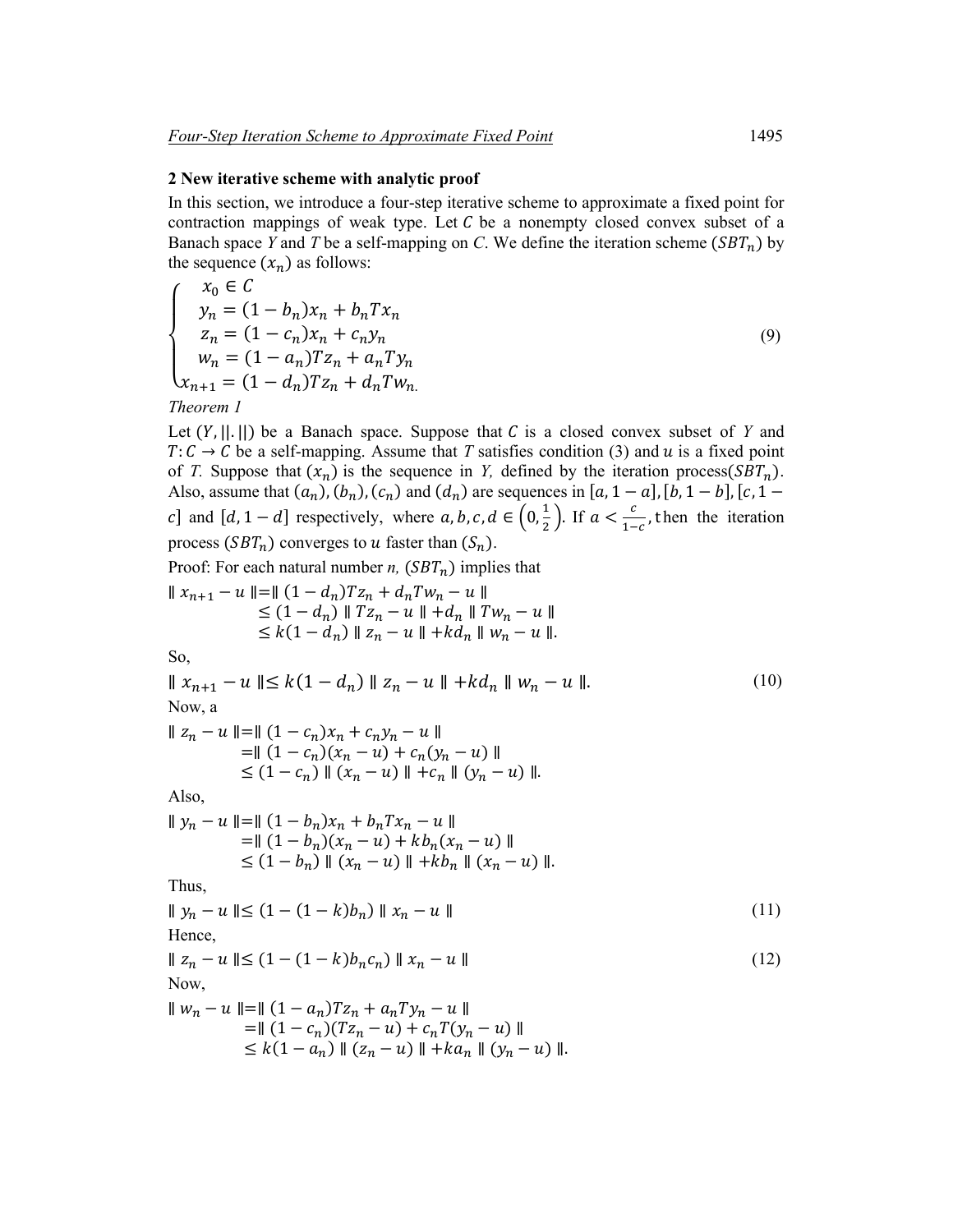By  $(10)$  and  $(11)$ , we have

$$
|| w_n - u || \leq {k(1 - a_n)(1 - (1 - k)b_n c_n)} + ka_n(1 - (1 - k)b_n}) || x_n - u ||
$$
  
\n= k{ (1 - a\_n)(1 - (1 - k)b\_n c\_n) + a\_n(1 - (1 - k)b\_n}) || x\_n - u ||.  
\nHence,  
\n
$$
|| w_n - u || \leq {1 - (1 - k)b_n (c_n + a_n (1 - c_n))} || x_n - u ||.
$$
\n(13)  
\nTherefore,  
\n
$$
|| x_n - u || \leq {(1 - d_n)(1 - (1 - k)b_n c_n) + d_n (1 - (1 - k)b_n (c_n + a_n (1 - c_n)))}
$$
  
\n
$$
|| x_n - u ||
$$
  
\n= { (1 - (1 - k)b\_n c\_n) - a\_n b\_n c\_n (1 - k)(1 - c\_n))} || x\_n - u ||  
\n= { (1 - (1 - k)b\_n (c\_n + a\_n d\_n (1 - c\_n))) || x\_n - u ||  
\n= { (1 - (1 - k)b(c + ad(1 - c))) || x\_n - u ||.  
\nSo,  
\n
$$
|| x_n - u || \leq {1 - (1 - k)b(c + ad(1 - c))}^n || x_0 - u ||.
$$
\n(14)  
\nOn the other hand, the iterative process *S\_n* gives that  
\n
$$
|| t_n - u || \leq {1 - (1 - k)b(c + a(1 - c))}^n || x_0 - u ||
$$
  
\nLet 
$$
\alpha_n = {1 - (1 - k)b(c + ad(1 - c))}^n || x_0 - u ||
$$
and  
\n
$$
\beta_n = {1 - (1 - k)b(c + ad(1 - c))}^n || x_0 - u ||
$$
  
\nThen, we have  
\n
$$
\lim_{n \to \infty} || x_n - u || \leq \lim_{n \to \infty} {1 - (1 - k)b(c + ad(1 - c))}^n || x_0 - u || = 0
$$
and  
\n
$$
\lim_{n \to \infty} || x_n - u || \leq \lim_{n \to \infty} {1 - (1 - k)b(c + a(1 - c))}^n || t_0 - u || = 0.
$$
  
\nSince 
$$
\alpha_1 < \beta_1
$$
, we get  
\n
$$
\lim_{n \to \infty} {1 - (1 + k)b(c + a(1 - c))}^n =
$$

Hence our result is satisfied.

### **3 Some numerical examples**

Next, we give some numerical examples to illustrate our result.

*Example 1*

Let  $Y = \mathcal{R}$  with the usual norm. Take  $C = [0,50]$ . Define  $T: C \to C$  by  $Tx =$  $\sqrt[3]{5x^2 - 2x + 48}$ . Let  $a = c = \frac{2}{5}$ , and  $b = d = \frac{1}{4}$ . Also, let  $a_n = c_n = \frac{1}{2}$ , and  $b_n = d_n =$  $\frac{3}{4} - \frac{1}{4+n}$  for  $n = 0,1,2,...$  The Mean Value Theorem implies that *T* satisfies condition (3). Also, note that  $(a_n)$ ,  $(b_n)$ ,  $(c_n)$ ,  $(d_n)$ ,  $a, b, c$ , and  $d$  satisfy the conditions of Theorem 2.1. Thus the iteration scheme (*SBTn*) is faster than the iteration schemes (*Sn*)*,* (*ARSn*)*,*  (*In*) and (*Mn*). For more details, see the table below which gives the results to approximate the fixed point of the function *T* with start point  $x_0 = 50$ .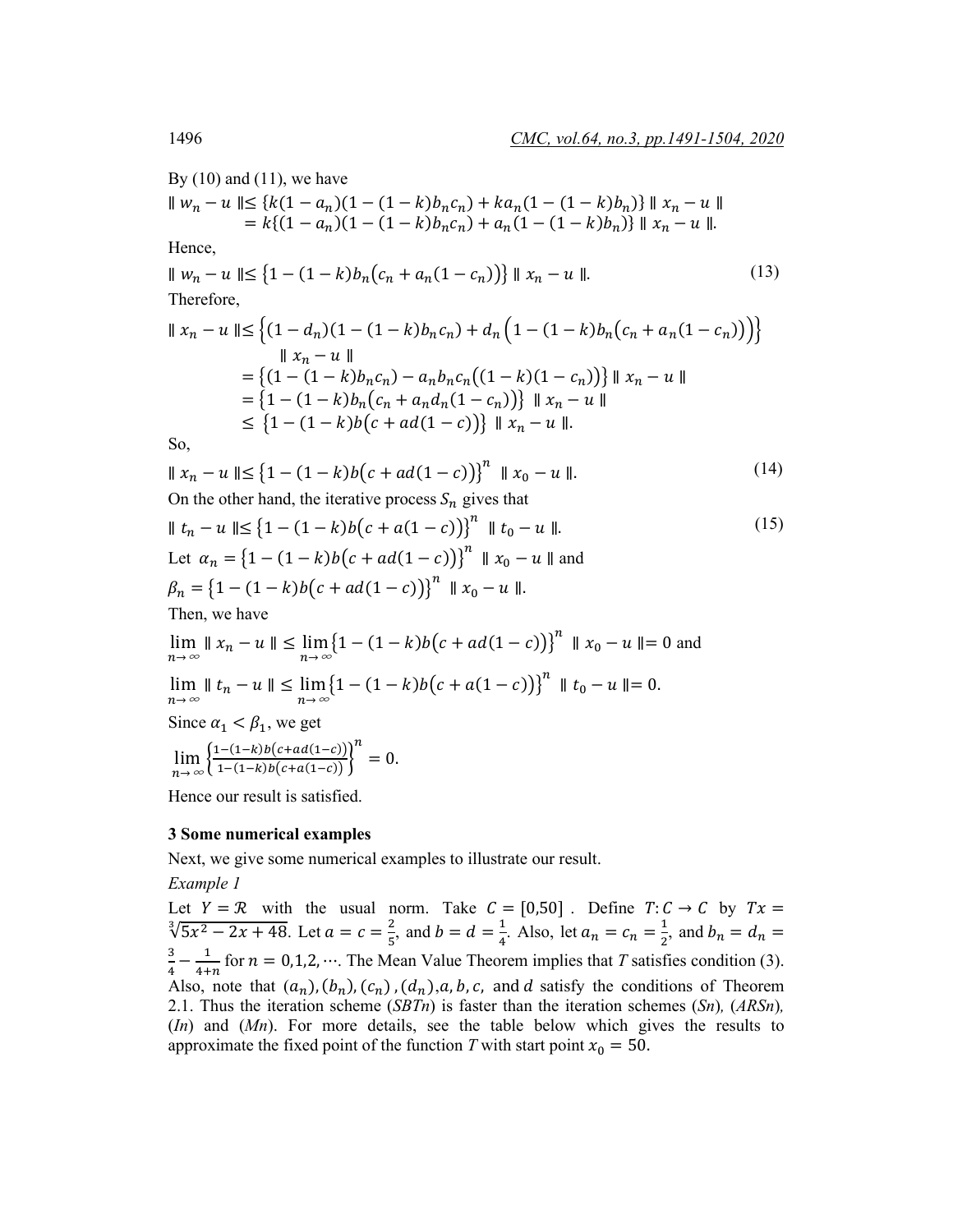| <b>Step</b> | Mn                 | In                 | ARSn               | Sn                 | <b>SBTn</b>        |
|-------------|--------------------|--------------------|--------------------|--------------------|--------------------|
|             | 36.587858878398400 | 34.180084789163100 | 20.767943667561600 | 19.598381679944100 | 11 729717300628600 |
|             | 27.705002368667000 | 24.347196887740000 | 11.961294173244300 | 11.106098557586700 | 7.094325635858250  |
| 3           | 21.675723790983000 | 18 121337795550400 | 8.609859836200890  | 8 070779153023590  | 6.217873743369290  |
| 4           | 17.488989111022200 | 14.103460100492300 | 7.176767916711330  | 6.858841543103770  | 6.043075029792180  |
|             |                    |                    |                    |                    |                    |
| 20          | 6.149975887561380  | 6.017364383359820  | 6.000003535729840  | 6.000000533210640  | 6.000000000000110  |
| 21          | 6.115237489175310  | 6 011811992843360  | 6.000001586743620  | 6.000000215759680  | 6.000000000000020  |
| 22          | 6.088549543658810  | 6.008032810428890  | 6.000000711785820  | 6.000000087243640  | 6.000000000000000  |
| 23          | 6.068044636341280  | 6 005461356839480  | 6.000000319168790  | 6.000000035254280  | 6.000000000000000  |
| 24          | 6.052289287574550  | 6.003712186247620  | 6.000000143064610  | 6.000000014237210  | 6.000000000000000  |
| 25          | 6.040182784523080  | 6.002522678812220  | 6.000000064105560  | 6.000000005746330  | 6.000000000000000  |

**Table 1:** comparative results of example 1



**Figure 1:** Behavior of iteration processes *(Mn), (In), (ARSn), (Sn)* and *(SBTn)* for the mapping *T* in Example 1

#### *Example 2*

Let  $Y = \mathcal{R}$  with the usual norm. Take  $C = [0,2]$ . Define  $T: C \to C$  by  $Tx = e^{\sin(x) - \frac{3}{2}}$ . Let  $a = c = \frac{2}{5}$ , and  $b = d = \frac{1}{4}$ . Also, let  $a_n = c_n = \frac{1}{2}$  and  $b_n = d_n = \frac{3}{4} - \frac{1}{4 + n^2}$  for  $n =$ 0, 1, 2, ⋯. The Mean Value Theorem implies that *T* satisfies condition (3). Also, note that  $(a_n)$ ,  $(b_n)$ ,  $(c_n)$ ,  $(d_n)$ ,  $a, b, c$  and  $d$  satisfy the conditions of Theorem 2.1. Thus the iteration scheme (*SBTn*) is faster than the iteration schemes (*Sn*)*,* (*ARSn*)*,* (*In*) and (*Mn*). For more details, see the below table which gives the results to approximate the fixed point of the function *T* with start point  $x_0 = 2$ . Note that by using MATLAB we can see that L has the fixed point  $u \sim 0.299786903282166$ .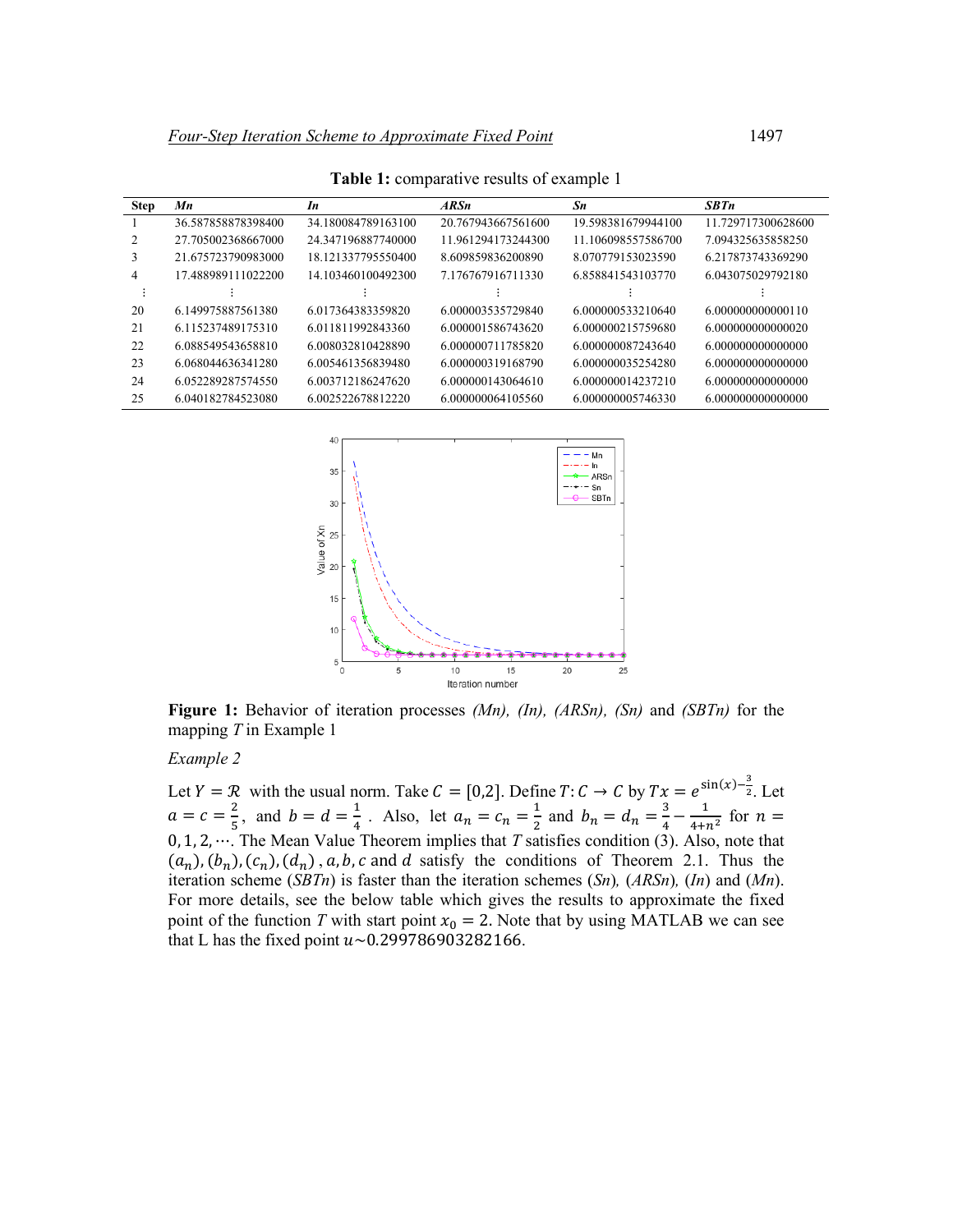| <b>Step</b> | Mn                | In                | ARSn              | Sn                | <b>SBTn</b>       |
|-------------|-------------------|-------------------|-------------------|-------------------|-------------------|
|             | 1.276968983016460 | 1.283816457008920 | 0.560785440025372 | 0.586931029365896 | 0.364564361469188 |
| 2           | 0.929027181994992 | 0.877663221914339 | 0.361887859036987 | 0.358475878853376 | 0.302691056742270 |
| 3           | 0.713064099004039 | 0.636844645186341 | 0.313556053203331 | 0.310719114006616 | 0.299905328156244 |
|             |                   |                   |                   |                   |                   |
| 10          | 0.319901011198184 | 0.306462794885001 | 0.299787171230084 | 0.299786958532239 | 0.299786903282178 |
| 11          | 0.312742990634971 | 0.303575580337322 | 0.299786959709464 | 0.299786912822620 | 0.299786903282166 |
| 12          | 0.308128080816175 | 0.301936338319421 | 0.299786915158052 | 0.299786904927771 | 0.299786903282166 |
| 13          | 0.305155222571262 | 0.301006059899413 | 0.299786905780421 | 0.299786903565765 | 0.299786903282166 |
| 14          | 0.303241179889617 | 0.300478287296089 | 0.299786903807509 | 0.299786903331007 | 0.299786903282166 |
| 15          | 0.302009273268062 | 0.300178935277693 | 0.299786903392603 | 0.299786903290572 | 0.299786903282166 |
| 16          | 0.301216578008352 | 0.300009172001756 | 0.299786903305376 | 0.299786903283612 | 0.299786903282166 |
| 17          | 0.300706576196817 | 0.299912911441948 | 0.299786903287043 | 0.299786903282415 | 0.299786903282166 |
| 18          | 0.300378483491956 | 0.299858334656172 | 0.299786903283191 | 0.299786903282209 | 0.299786903282166 |
| 19          | 0.300167428667533 | 0.299827393890902 | 0.299786903282381 | 0.299786903282173 | 0.299786903282166 |
| 20          | 0.300031666999588 | 0.299809854113763 | 0.299786903282211 | 0.299786903282167 | 0.299786903282166 |

**Table 2:** comparative results of example 2



**Figure 2:** Behavior of iteration processes *(Mn), (In), (ARSn), (Sn)* and *(SBTn)* for the mapping *T* in Example 2

### **4 Applications**

In this section, we shall prove that the initial value problem:

$$
w'(t) = H(t, w(t)), w(t_0) = w_0
$$
\n(16)

has a unique solution. Also, we will give some examples to show the validity of our iterative scheme.

In order to prove that, we need the following lemma

*Lemma 1*

[Plaat (1971)]  $w(t)$  is a solution for the initial value problem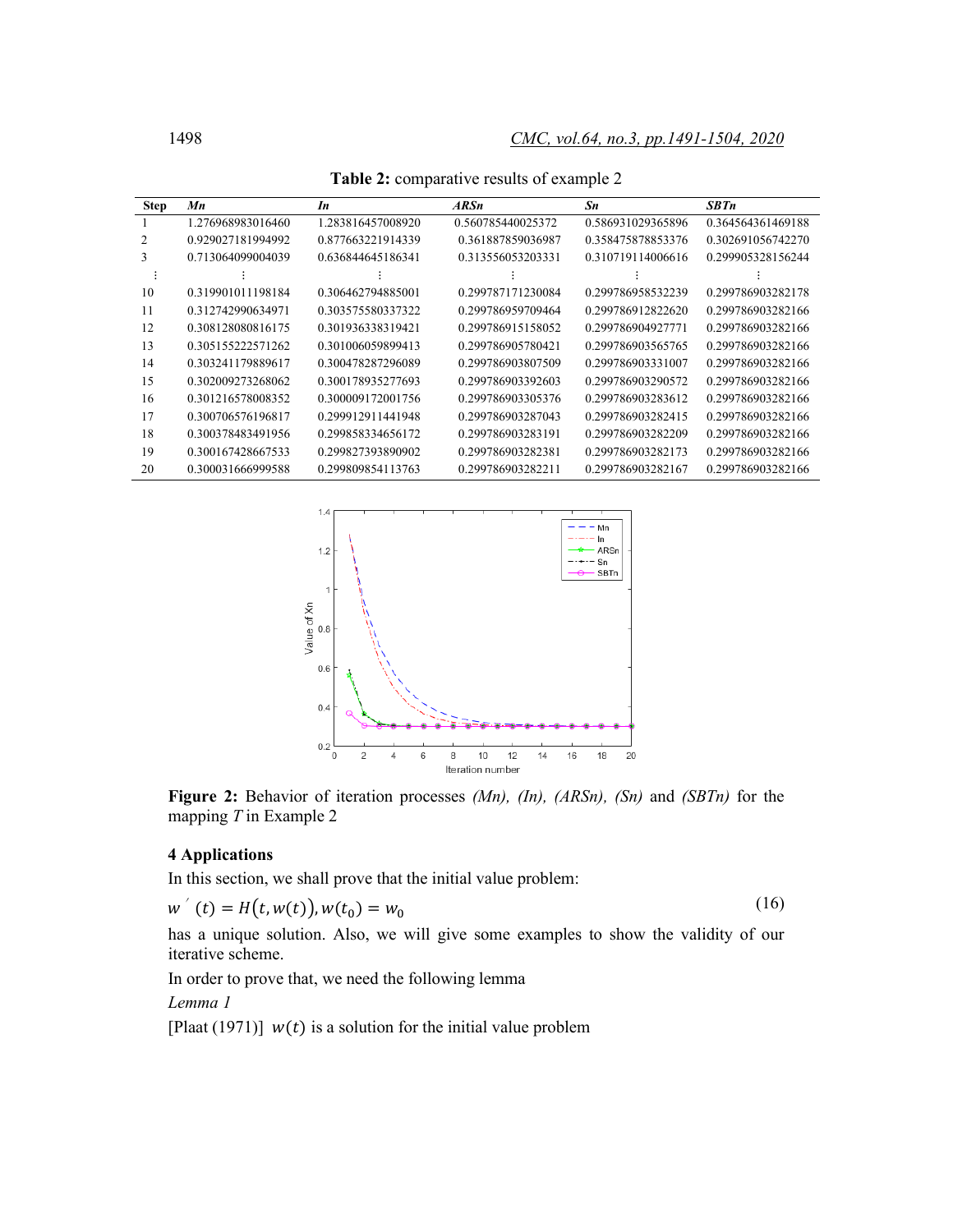$$
w'(t) = H(t, w(t)), w(t_0) = w_0
$$
\n(17)

if and only if

$$
w(t) = w_0 + \int_{t_0}^t H(r, w(r)) dr.
$$
 (18)

Let  $||. ||_{\infty}$  be the superior norm on  $C(I)$  which is defined by  $|| u ||_{\infty} = \sup_{t \in I} u(t)$ . Now, we have the following theorem:

*Theorem 2*

Let  $H: I \times \mathbb{R} \to \mathbb{R}$  be a continuous function on  $I \times \mathbb{R}$  and let  $t_0$  be an interior point of *I*. Suppose that there is  $l_0 > 0$  such that *H* satisfies the following condition:

$$
|H(t, x_1) - H(t, x_2)| \le l_0 |x_1 - x_2|.
$$
\n(19)

For all  $x_1, x_2 \in \mathbb{R}$  and for all  $t \in I$ . Then the initial value problem (16) has a unique solution  $w \in C(I)$ .

Proof: Let  $\epsilon \ge 0$  be a real number such that  $\epsilon l_0 < 1$ . Define the mapping  $T: C(I) \to C(I)$ by  $Tw(t) = w_0 + \int_{t_0}^t H(r, w(r)) dr$ . Now, we show that *T* satisfies condition (3) on the interval  $C_0 = [t_0, t_0 + \epsilon]$ .

Let  $u, v \in C(I)$ . Then we have

$$
\|Tu - Tv\|_{\infty} = \sup_{t \in C_0} |Tu(t) - Tv(t)|
$$
  
\n
$$
= \sup_{t \in C_0} \left| \int_{t_0}^t H(r, u(r)) - H(r, v(r)) dr \right|
$$
  
\n
$$
\leq \sup_{t \in C_0} \int_{t_0}^t |H(r, u(r)) - H(r, v(r))| dr
$$
  
\n
$$
\leq \sup_{t \in C_0} l_0 |u(t) - v(t)| \int_{t_0}^t dr
$$
  
\n
$$
\leq \epsilon l_0 \|u - v\|_{\infty}.
$$

Therefore, condition (3) is satisfied and hence the result is satisfied.

Newton's law of cooling is a differential equation that foresees the cooling of somebody that placed in a colder environment which may be written as follows:

 $x'(t) = -l(x(t) - x_{\epsilon}$ , where  $x(t)$  represents to the temperature of the object at the time *t*,  $x_{\epsilon}$  represents to the temperature of the environment, and *l* represents to the proportionality constant.

If  $x(t_0) = x_0$ , then we have the following initial value problem

$$
x'(t) = -l(x(t) - x_{\epsilon}), x(t_0) = x_0.
$$
\n(20)

Let  $H(t, x) = -l(x(t) - x_{\epsilon})$ . Then, one can show that *H* satisfies condition (19). By Theorem 4.2, the initial value problem (20) has a unique solution.

In fact, the exact solution of (20) is  $x(t) = x_{\epsilon} + (x_0 - x_{\epsilon})e^{-l(t - t_0)}$ .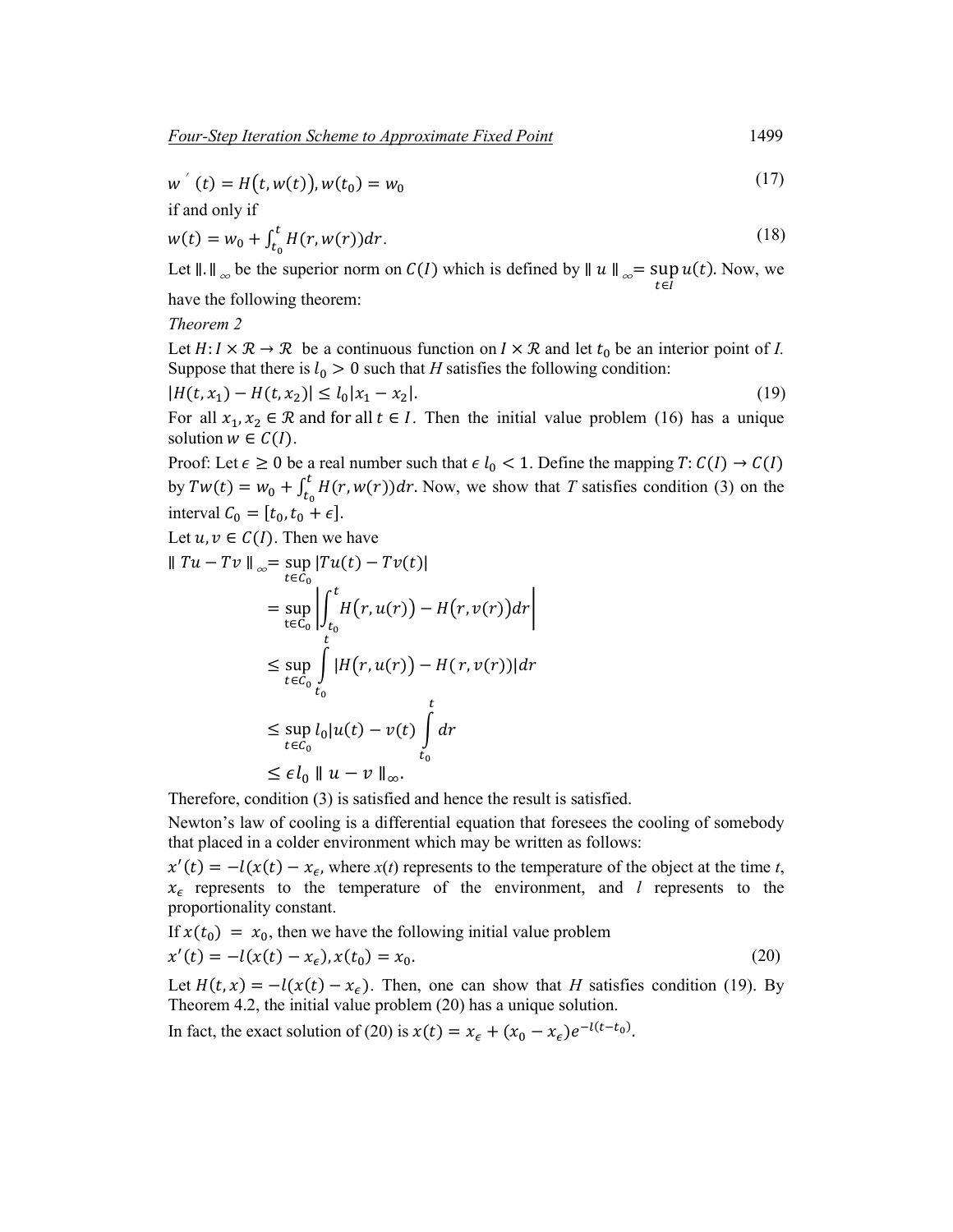Now, we introduce the following example to illustrate the usability of our iterative scheme (*SBTn*).

# *Example 3*

An orange pie was taken out of the oven at a temperature of 170°. Then it was left to cool down with an air temperature of 20°. If the temperature of the pie decreases initially at a rate of 3/minute, find the relation between the time and the temperature of the pie.

Suppose that the pie temperature obeys Newton's law of cooling. Then, we get the following initial value problem:

$$
x'(t) = -l(x(t) - x_{\epsilon}), x(0) = 170, x'(0) = -3.
$$
  
One can easily find that  $l = 0.02$ . So, the exact solution is  

$$
x(t) = 20 + 150e^{-0.02t}.
$$
 (21)

Now, let 
$$
Tx(t) = 170 + \int_0^t -0.02(x(r) - 20) dr
$$
, and

 $H(t, x) = 0.02(x(r) - 20)$ . Then, H satisfies condition (19), and so by Theorem 2, T has a unique fixed point.

The following figures illustrate the result of approximating the fixed point of  $T$  with the initial point  $x_0(t) = t \sin t + t^2 \cos t$ .

We use MATLAB to get the solution obtained from the above iteration schemes at the  $10<sup>th</sup>$  iteration:



**Figure 3:** The solution obtained by (*SBTn*) at 10th iteration *vs.* exact solution of IVP (9)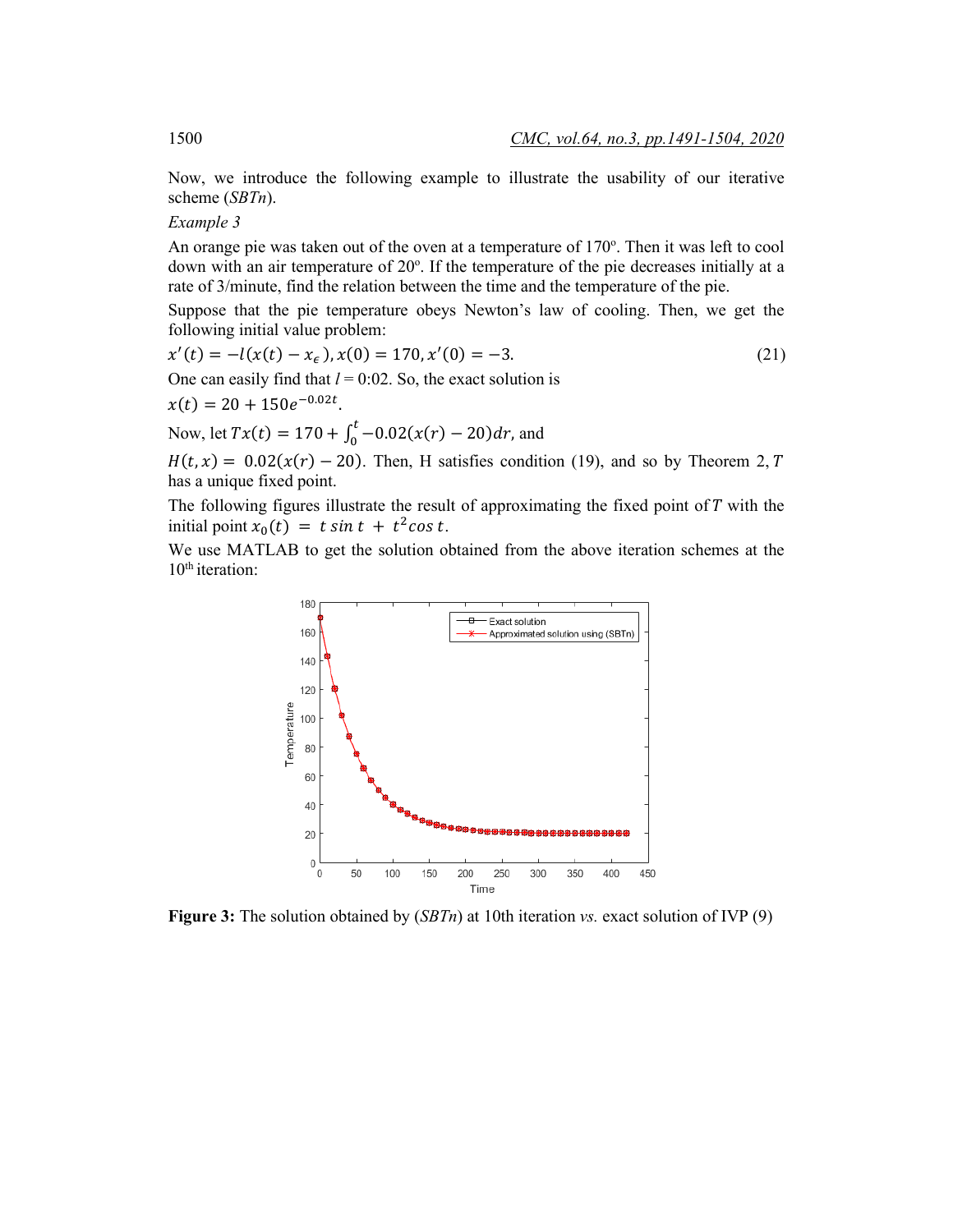

**Figure 4:** The solution obtained by (*Sn*) at 10th iteration *vs.* exact solution of IVP (9)



**Figure 5:** The solution obtained by (*ARSn*) at 10th iteration *vs.* exact solution of IVP (9)



**Figure 6:** The solution obtained by (*In*) at 10th iteration *vs.* exact solution of IVP (9)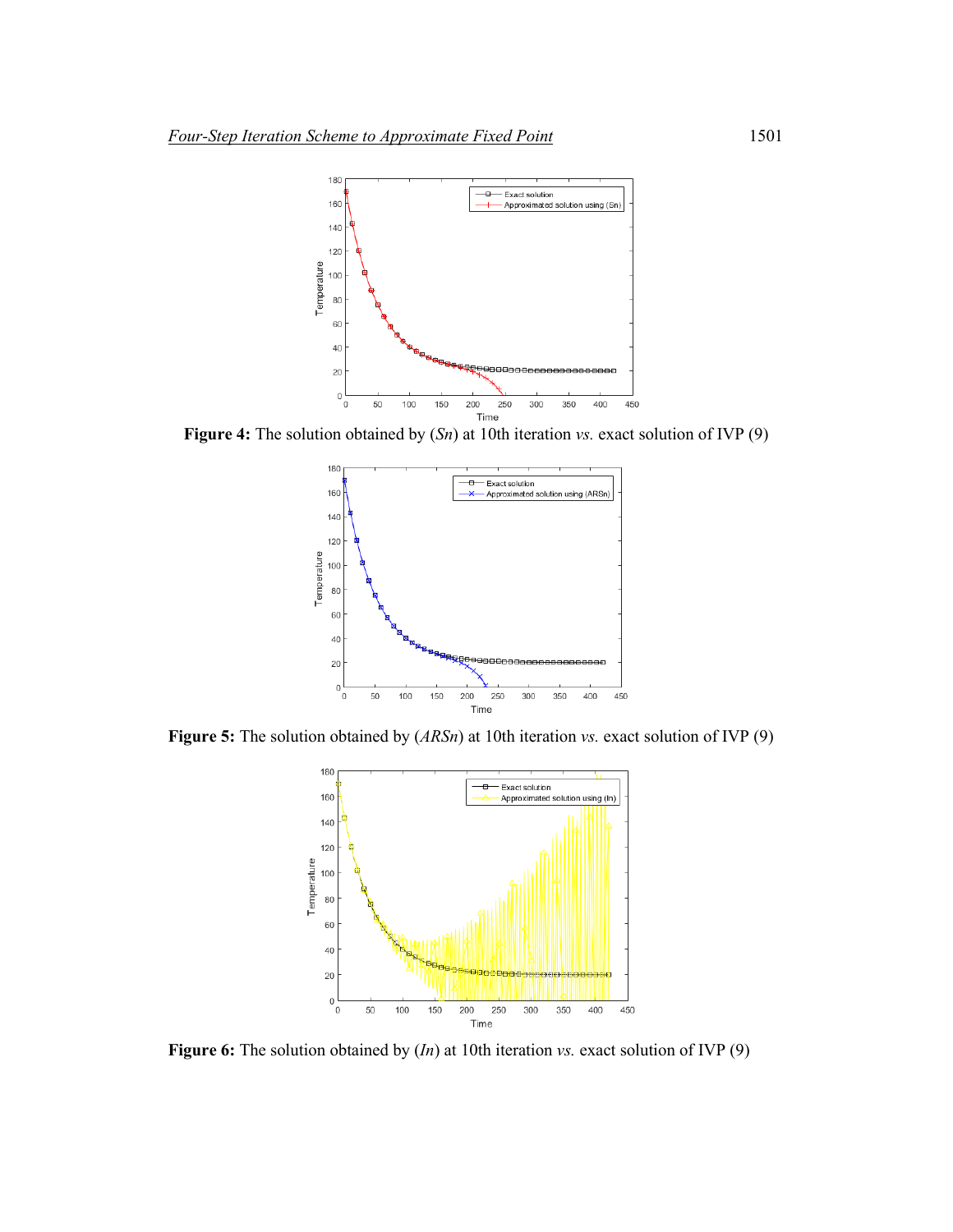

**Figure 7:** The solution obtained by (*Mn*) at 10th iteration *vs.* exact solution of IVP (9)

# **5 Conclusion**

We introduced a new scheme to speed the approximation of a fixed point of such problems. We applied our scheme to some numerical examples. Also, we compared our scheme with some known schemes such as Mann's scheme [Mann (1953)], Ishikawa's scheme [Ishikawa (1974)], Agarwal et al.'s scheme [Agarwal, O'Regan and Sahu (2007)] and Sintunavarat et al. scheme [Sintunavarat and Pitea (2016)] to show the efficiency and effectiveness of our new scheme. Also, we gave an application that raised from Newton's law of cooling to show the applicability of our new scheme.

**Acknowledgement:** We thank all reviewers for their valuable comments and remarks on our paper which made our paper complete, organized and visible.

**Funding Statement:** The authors received no specific funding for this study.

**Conflicts of Interest:** The authors declare that they have no conflicts of interest to report regarding the present study.

## **References**

**Abbas, M.; Nazir, T.** (2014): A new faster iteration process applied to constrained minimization and feasibility problems. *Matematicki Vesnik*, vol. 66, no. 2, pp. 223-234.

**Abu-Irwaq, I.; Shatanawi, W.; Bataihah, A.; Nuseir, I.** (2019): Fixed point results for nonlinear contractions with generalized Ω-distance mappings. *University Politehnica of Bucharest Scientific Bulletin, Series A, Applied Mathematics and Physics*, vol. 81, no. 1, pp. 57-64.

**Agarwal, R. P.; O'Regan, D.; Sahu, D. R.** (2007): Iterative construction of fixed points of nearly asymptotically nonexpansive mappings. *Journal of Nonlinear and Convex Analysis*, vol. 8, no. 1, pp. 61-79.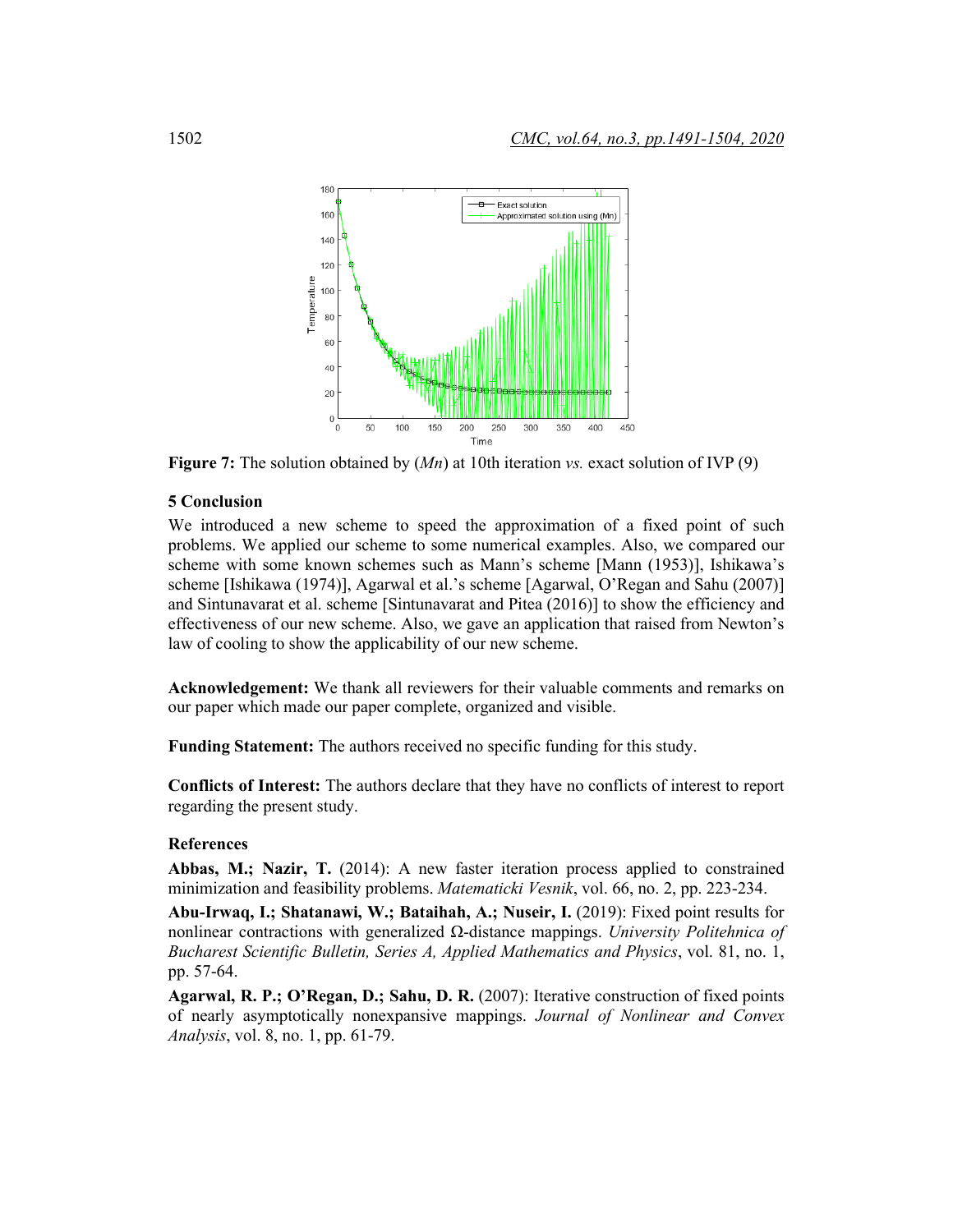**Arif, M. S.; Raza, A.; Shatanawi, W.; Rafiq, M.; Bibi, M. (2019)**: A stochastic numerical analysis for computer virus model with vertical transmission over the Internet. *Computers, Materials & Continua*, vol. 61, no. 3, pp. 1025-1043.

**Aydi, H.; Karapinar, E.; Shatanawi, W.** (2012): Tripled coincidence point results for generalized contractions in ordered generalized metric. *Fixed Point Theory and Applications*, vol. 2012, no. 101, pp. 1-22.

**Aydi, H.; Postolache, M.; Shatanawi, W.** (2012): Coupled fixed point results for (Ψ, Φ) weakly contractive mappings in ordered G-metric spaces. *Computers and Mathematics with Applications*, vol. 63, no. 1, pp. 298-309.

**Aydi, H.; Shatanawi, W.; Postolache, M.; Mustafa Z.; Tahat, N.** (2012): Theorems for Boyd-Wong-type contractions in ordered metric space. *Abstract and Applied Analysis*, vol. 2012.

**Aydi, H.; Shatanawi, W.; Vetro, C.** (2011): On generalized weak G-contraction mapping in G-metric spaces. *Computers & Mathematics with Applications*, vol. 62, no. 11, pp. 4222-4229.

**Banach, S.** (1922): Sur Les oṕrations dans les ensembles abstraits et leur application aux ́quations int́grals. *Fundamenta Mathematicae*, vol. 3, no. 1, pp. 133-181.

**Bataihah, A.; Shatanawi, W.; Tallafha, A.** (2020): Fixed point results with simulation functions. *Nonlinear Functional Analysis and Applications,* vol. 25, no. 1, pp. 13-23.

**Berinde, V.** (2004a): Approximating fixed points of weak contractions using the Picard iteration. *Nonlinear Analysis Forum*, vol. 9, no. 1, pp. 43-54.

**Berinde, V.** (2004b): Picard iteration converges faster than Mann iteration for a class of quasi-contractive operators. *Fixed Point Theory and Applications*, vol. 2004, no. 2, pp. 1-9.

**Choudhury, B. S.; Kundu, A.** (2010): A coupled coincidence point result in partially ordered metric spaces for compatible mappings. *Nonlinear Analysis: Theory, Methods & Applications*, vol. 73, no. 8, pp. 2524-2531.

**Ciric, L. B.** (1974): A generalization of Banach's contraction principle. *Proceedings of the American Mathematical Society*, vol. 45, no. 2, pp. 267-273.

**Ishikawa, S.** (1974): Fixed point by a new iteration method. *Proceedings of the American Mathematical Society*, vol. 44, no. 1, pp. 147-150.

**Kannan, R.** (1968): Some results on fixed point. *Bulletin Calcutta Mathematical Society*, vol. 60, pp. 71-76.

**Kikkawa, M.; Suzuki, T.** (2008): Three fixed point theorems for generalized contractions with constants in complete metric spaces. *Nonlinear Analysis: Theory, Methods & Applications*, vol. 69, no. 9, pp. 2942-2949.

**Liu, P. Z.; Liu, X. F.; Luo, Y. M.; Du, Y. Z.; Fan, Y. L. et al.** (2019): An enhanced exploitation artificial bee colony algorithm in automatic functional approximations. *Intelligent Automation and Soft Computing*, vol. 25, no. 2, pp. 385-394.

**Mann, W. R.** (1953): Mean value methods in iteration. *Proceedings of the American Mathematical Society*, vol. 4, no. 3, pp. 506-510.